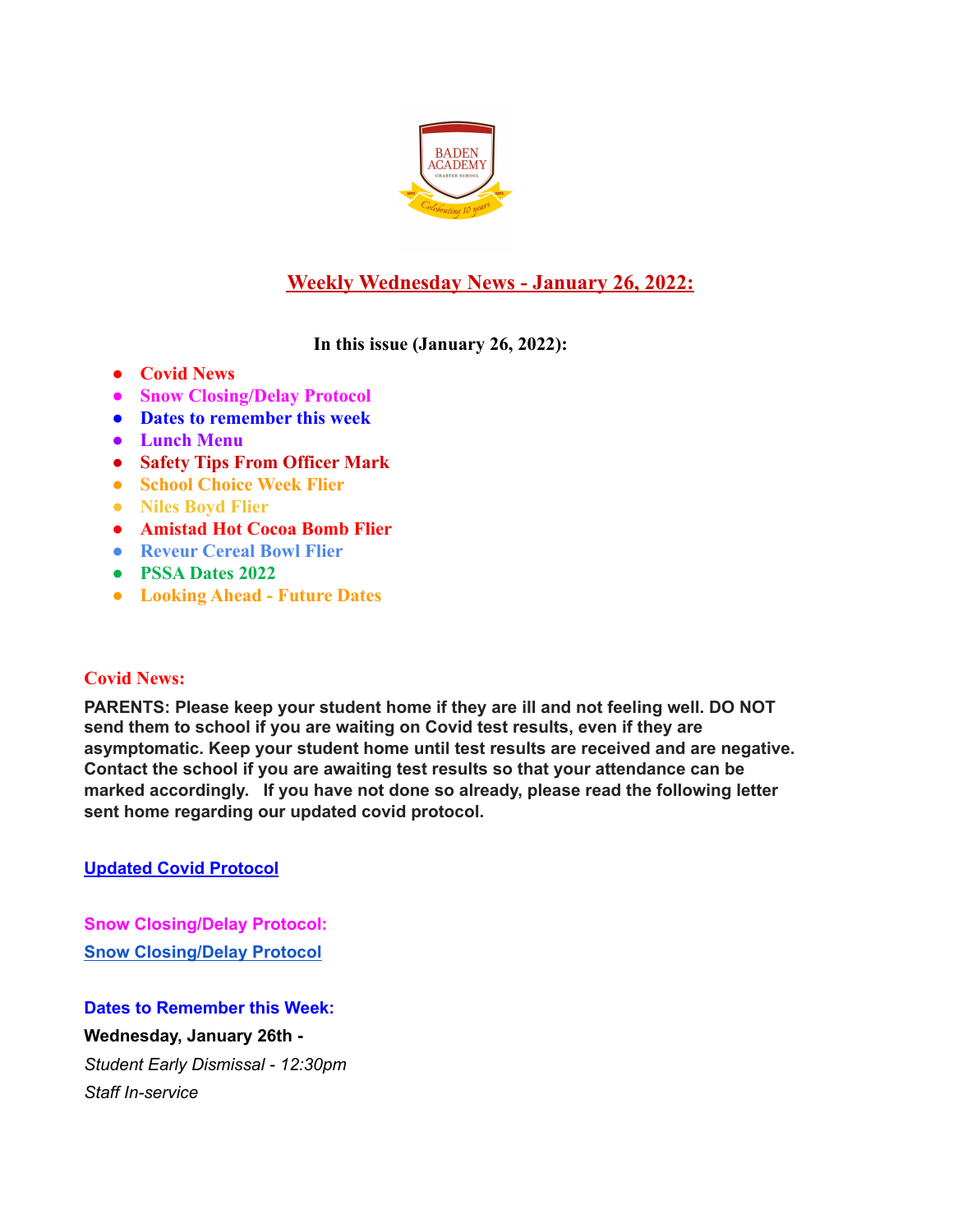#### **Thursday, January 27th - Letter Day B**

*Career Day - Dress up and show the world what you want to be when you grow up. Beauty and the Beast Auditions (grades 4-6) 2:45pm-4:00pm [Audition](https://docs.google.com/document/d/1QUWpEFryvRC6hqilpH4axueAP5UH9GHZzilB0WiLyJ8/edit?usp=sharing) Info Science Fair (Grades 4-6): 6:00pm Gymnasium*

**Friday, January 28th - Letter Day C** *Hot Cocoa Bomb Fundraiser Orders Due House Meeting Day. Wear your house shirt!*

**Monday, January 31st - Letter Day D** *Baden Cospaces*

**Tuesday, February 1st - Letter Day E** *Stained Glass PTP Meeting 6:30pm in Atrium*

**Wednesday, February 2nd - Letter Day A** *Report Cards Distributed Chess Club Moe's Fundraiser Pick Up 4:30pm- 5:00pm in Breezeway*

**Lunch Menu: Lunch Menu [1/24-1/28](https://docs.google.com/document/d/1jyvkyvxWEhhUcUfcFZZ5cSitt_kI9F_UuFyD-iqE2iA/edit?usp=sharing) Lunch Menu [1/31-2/4](https://docs.google.com/document/d/1o8qTok8VHrOGBce_ivt6uMG9sh9BEDZDPFQGmlCdeVk/edit?usp=sharing)**

**Safety Tips From Officer Mark: [Safety](https://docs.google.com/document/d/1o8qTok8VHrOGBce_ivt6uMG9sh9BEDZDPFQGmlCdeVk/edit?usp=sharing) Tips**

**School Choice Week Flier: School [Choice](https://docs.google.com/document/d/1z7SjFrKdy4j4hIiYIo1qSvDh0M61E8e-AYJeb8zOWSI/edit?usp=sharing) Week**

**Niles Boyd Flier: Niles [Boyd](https://bit.ly/3zTq6vl) Flier**